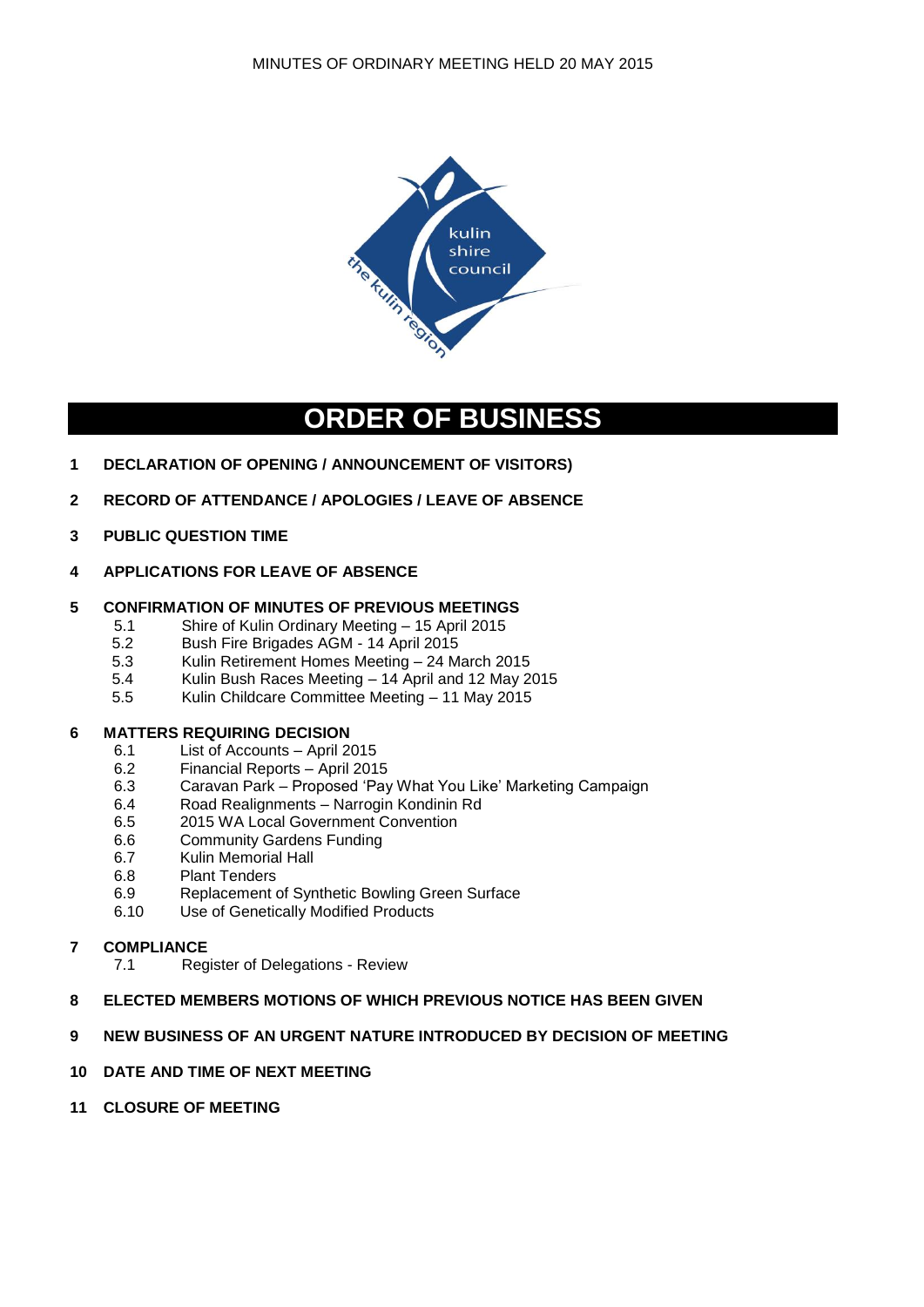# **Minutes of an Ordinary Meeting of Council held in the Freebairn Recreation Centre on Wednesday 20 May 2015 commencing at 4.00pm**

# **1. DECLARATION OF OPENING / ANNOUNCEMENT OF VISITORS**

The President of the Shire welcomed all present and declared the meeting opened at 4.00pm

# **2. RECORD OF ATTENDANCE/APOLOGIES/LEAVE OF ABSENCE**

| Allendance          |                                            |                     |
|---------------------|--------------------------------------------|---------------------|
| <b>JM Sullivan</b>  | President                                  | East Ward           |
| <b>BD</b> West      | <b>Vice President</b>                      | West Ward           |
| <b>RD Duckworth</b> | Councillor                                 | West Ward           |
| G Robins            | Councillor                                 | <b>Town Ward</b>    |
| <b>HT</b> McInnes   | Councillor                                 | <b>Town Ward</b>    |
| R Bowey             | Councillor                                 | Town Ward           |
| R O'Brien           | Councillor                                 | <b>Central Ward</b> |
| <b>BP</b> Taylor    | Councillor                                 | <b>Central Ward</b> |
| G Hadlow            | <b>Chief Executive Officer</b>             |                     |
| C Vandenberg        | Deputy CEO                                 |                     |
| G Whisson           | Special Projects Officer                   |                     |
| M Martin            | <b>CRC</b> Manager                         |                     |
| L Hobson            | Manager of Works                           |                     |
| Apologies           |                                            |                     |
| <b>MJ Ledwith</b>   | Councillor                                 | West Ward           |
| N Thompson          | <b>Executive Support Officer / Minutes</b> |                     |

# **3. PUBLIC QUESTION TIME**

As there were no members of the public present, there were no questions asked.

# **4. APPLICATIONS FOR LEAVE OF ABSENCE**

Nil

Attendance

# **5. CONFIRMATION OF MINUTES OF PREVIOUS MEETINGS**

Shire of Kulin Ordinary Meeting – 15 April 2015

#### **01/0515**

**Moved Cr O'Brien Seconded Cr McInnes that the minutes of the Ordinary Council Meeting held on 15 April 2015 be confirmed as a true and correct record.**

**Carried 8/0**

Bush Fire Brigades AGM – 14 April 2015

**02/0515**

**03/0515**

**Moved Cr West Seconded Cr Duckworth that the minutes of the Bush Fire Brigades AGM held on 14 April 2015 be received.**

**Carried 8/0**

**The CEO advised that there are some actions required from the meeting that will require a separate agenda item for the June Ordinary meeting.**

Kulin Retirement Homes Meeting – 24 March 2015

**Moved Cr Bowey Cr Robins that the minutes of the Kulin Retirement Homes Meeting held on 24 March 2015 be confirmed as a true and correct record.**

**Carried 8/0**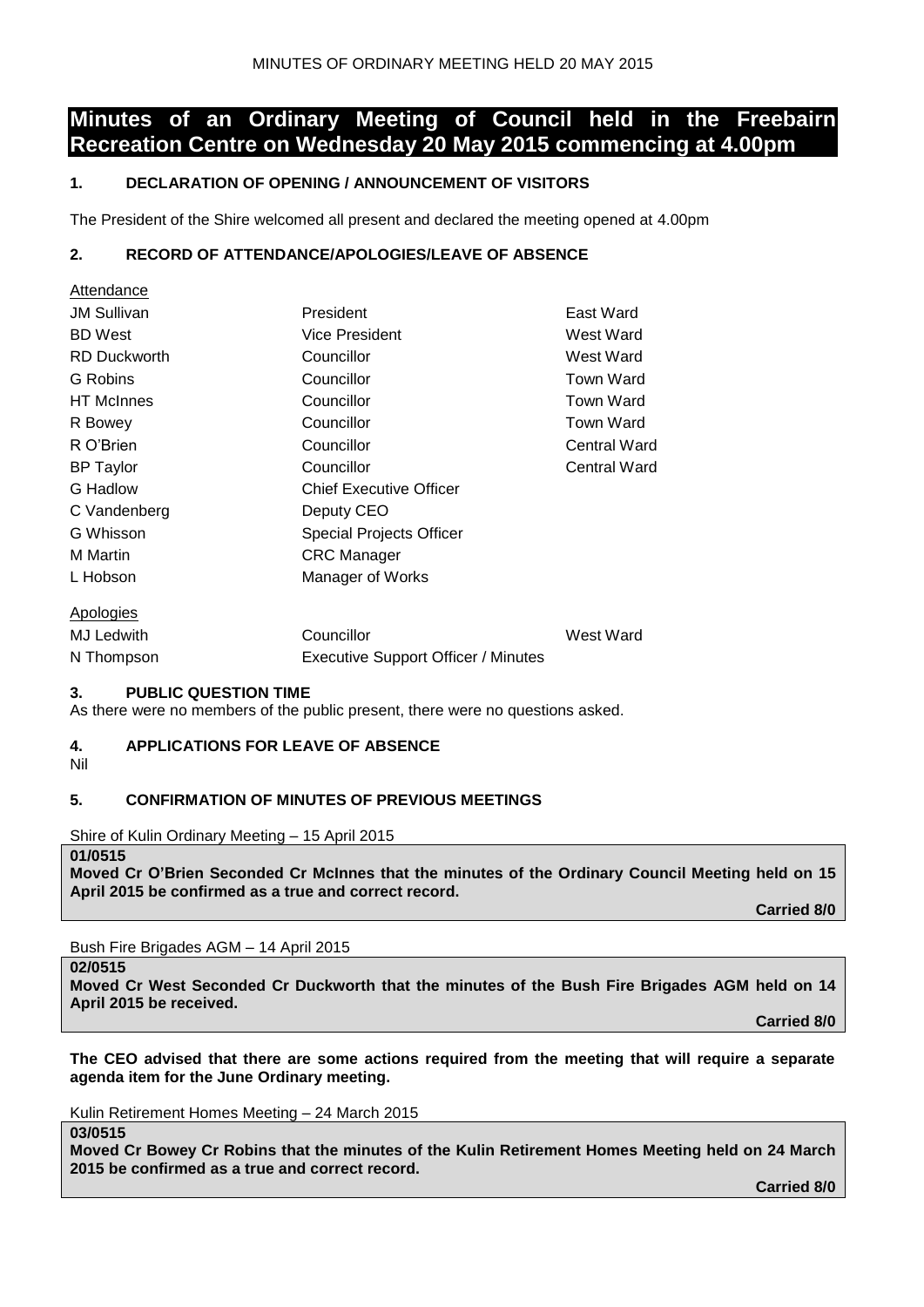Kulin Bush Races Meetings – 14 April and 12 May 2015

**04/0515**

**Moved Cr Bowey Cr West that the minutes of the Kulin Bush Races Meetings held on 14 April and 12 May 2015 be confirmed as a true and correct record.**

**Carried 8/0**

Kulin Childcare Committee Meeting – 11 May 2015

**05/0515**

**Moved Cr Bowey Seconded Cr McInnes that the minutes of the Kulin Childcare Committee Meeting held on 11 May 2015 be confirmed as a true and correct record.**

**Carried 8/0**

# **6. MATTERS REQUIRING DECISION**

# **6.1 List of Accounts – April 2015**

| <b>RESPONSIBLE OFFICER:</b>    | DCEO        |
|--------------------------------|-------------|
| FILE REFERENCE:                | 12.06       |
| <b>AUTHOR:</b>                 | <b>DCEO</b> |
| <b>DISCLOSURE OF INTEREST:</b> |             |

#### **SUMMARY:**

Attached is a list of accounts paid during the month of April 2015 for Council's consideration.

**BACKGROUND & COMMENT:** Nil **FINANCIAL IMPLICATIONS:** Nil **STATUTORY AND PLANNING IMPLICATIONS:** Nil **POLICY IMPLICATIONS:** Nil **COMMUNITY CONSULTATION:** Nil **WORKFORCE IMPLICATIONS:** Nil

#### **OFFICER'S RECOMMENDATION:**

That April payments being cheque No's 1680 - 1690 (Bush Races), 36318 – 36336 (Municipal), EFT No's 9688– 9801 (Municipal), credit card payments, creditor payments, and other vouchers from the Municipal Fund totalling \$613,094.82 be passed for payment.

#### **VOTING REQUIREMENTS:**

Simple majority required.

#### **06/0515**

**Moved Cr Robins Seconded Cr O'Brien that April payments being cheque No's 1680 - 1690 (Bush Races), 36318 – 36336 (Municipal), EFT No's 9688– 9801 (Municipal), credit card payments, creditor payments, and other vouchers from the Municipal Fund totalling \$613,094.82 be passed for payment. Carried 8/0**

# **6.2 Financial Reports March and April 2015**

| <b>RESPONSIBLE OFFICER:</b>    | DCEO        |
|--------------------------------|-------------|
| <b>FILE REFERENCE:</b>         | 12.01       |
| <b>AUTHOR:</b>                 | <b>DCEO</b> |
| <b>DISCLOSURE OF INTEREST:</b> |             |

**SUMMARY:**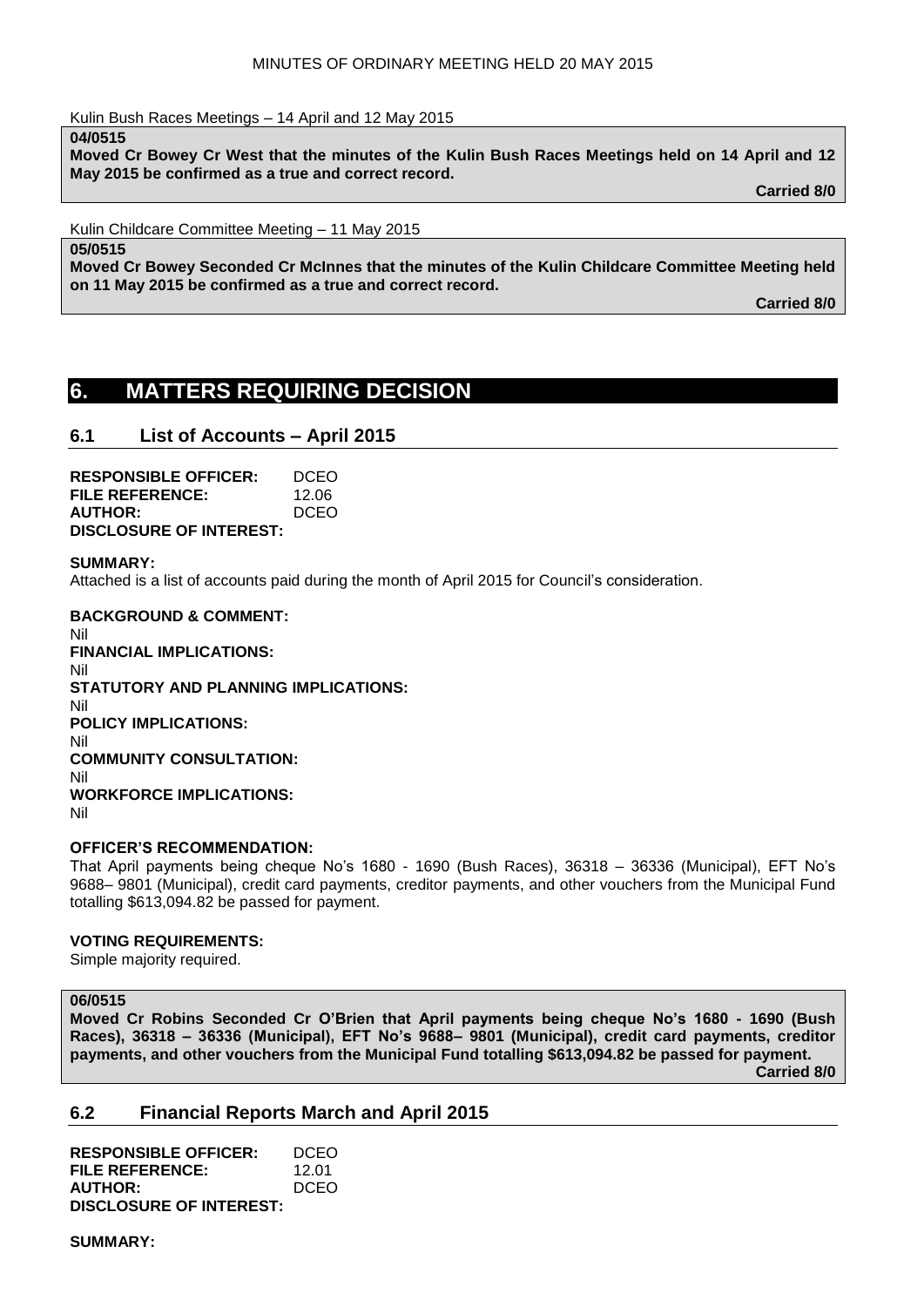### MINUTES OF ORDINARY MEETING HELD 20 MAY 2015

Attached are the financial reports for the periods ending 31 March and 30 April 2015. **BACKGROUND & COMMENT:**

Nil

**FINANCIAL IMPLICATIONS:**

Nil

### **STATUTORY AND PLANNING IMPLICATIONS:**

Regulation 34 of the Local Government (Financial Management) Regulations 1996 requires local governments to prepare each month a statement of financial activity reporting on the revenue and expenditure of funds for the month in question.

# **POLICY IMPLICATIONS:**

Nil **COMMUNITY CONSULTATION:** Nil **WORKFORCE IMPLICATIONS:** Nil

### **OFFICER'S RECOMMENDATION:**

That Council endorse the monthly financial statements for the periods ending 31 March and 30 April 2015.

# **VOTING REQUIREMENTS:**

Simple majority required.

#### **07/0515**

**Moved Cr West Seconded Cr Taylor that Council endorse the monthly financial statements for the periods ending 31 March and 30 April 2015.**

**Carried 8/0**

# **6.3 Caravan Park – Proposed 'Pay What You Like' Marketing Campaign**

| <b>NAME OF APPLICANT:</b>           | Gen Whisson |
|-------------------------------------|-------------|
| <b>RESPONSIBLE OFFICER:</b>         | CEO         |
| <b>FILE REFERENCE:</b>              | 21.01       |
| <b>AUTHOR:</b>                      | Gen Whisson |
| <b>DISCLOSURE OF INTEREST: Nill</b> |             |

#### **SUMMARY:**

To create a 'point of difference' for our Shire, I would like to propose a new initiative regarding the marketing of the Kulin Caravan Park. This will involve promoting and creating the Caravan Park as the first 'Pay What You Like' Caravan Park in Australia.

### **BACKGROUND & COMMENT:**

Tourism is a focus within our Shire and forms an important part of our strategic plans and annual budgets. The past four years has seen council invest significant resources which have resulted in immense positive outcomes.

Over the past four years, our key destination marketing messages have shifted from "Kulin is a great place to visit on your way to Wave Rock/Perth/Esperance" to now promoting Kulin as "the perfect base to stay and explore the Eastern Wheatbelt".

In conjunction with the Kulin CRC, all marketing material and visitor/customer servicing now focuses on keeping visitors in Kulin for as long as possible by promoting the attractions on offer in our shire as well as the easy day trips which can be made to many of the region's unique and iconic sights including Wave Rock. This has been a planned and conscious decision.

We believe that there is further scope to really push Kulin as a key place to stop and stay by making our Caravan Park the only place in Australia where you can 'Pay what you like/ Pay as you feel/ Pay as you wish'. The idea is that guests would be able to contribute what they feel their stay and experience is worth, according to their own financial ability. It is all about creating a new and exciting way which we can market our Shire, its facilities and attractions to those on the road.

# **The aim of the initiative is to:**

Increase the occupancy of the caravan park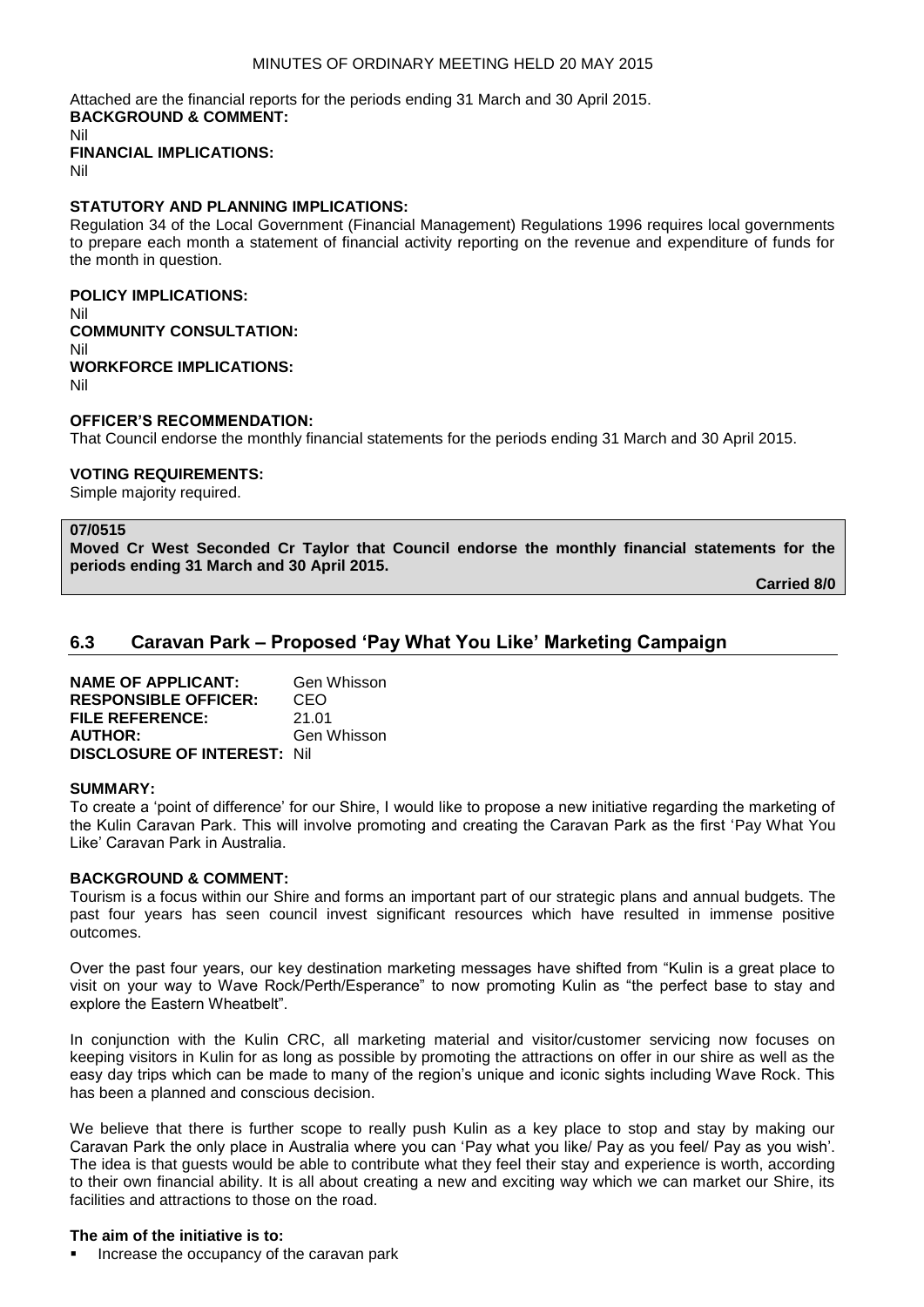- Increase the number of nights which people stay. At present, most people only stay 1 or 2 nights, majority only 1 night. We want to encourage them to stay 3 and 4 nights and by increasing occupancy rates will have a direct increase in overall financial gain.
- Increase 'outside' expenditure at local businesses
- Further put Kulin 'on the map' by marketing this unique point of difference and thus creating another 'carrot' for people deciding their travel routes and stop over points.
- Further contribute to the aim of getting visitors to use Kulin as a base to explore the Eastern Wheatbelt.

# **Predicted Advantages of the Initiative:**

- Shire of Kulin once again being a leader in tourism development and destination marketing
- Shows direct support for economic development and support of local businesses by creating a direct campaign which aims to keep visitors in the town as long as possible
- Support other shire facilities such as the Aquatic Centre, Fuel Facility, Freebairn Recreation Centre, new Visitor Centre etc.
- Although very hard to predict, studies have shown that when allowed to 'pay what you like', many people actually pay more than what the business would have traditionally charged for the service and experience.
- The campaign encourages people to 'pay what they wish' for their complete Kulin experience rather than just the caravan park.
- Sends a very clear message to visitors that Kulin is a Shire and Community who will welcome them with open arms and want them to be here. Kulin already has a growing reputation in the caravanning community as being one of the friendliest communities in WA and this will only help to further promote this and encourage them to visit our town.
- Whilst it is very difficult to determine or predict the economic impacts or gains specifically to the Caravan Park, if this works I believe it would create a significant positive impact on Kulin's reputation and economic activity within the community as a whole.

Obviously a clear set of conditions will need to be created and implemented to ensure the system is not misused. I am thinking something like: 'Pay what you wish for up to 5 consecutive nights. Additional nights are charged at the nightly rate set by council in the annual fees and charges. 2014/15 rate is \$26.80. I suggest a 2 year trial of the initiative starting in the 2015/16 financial year.

I also believe that establishing a way of monitoring the expenditure which is made in our town by visitors will be important to determine and highlight the economic benefits of keeping visitors in town for more than one night.

In addition, Peter Kenyon's Community Health Check recommended that council consider implementing new and innovative ways of marketing Kulin's facilities to potential visitors to the town and shire. I have run this idea past Peter who is he is extremely supportive. He believes it is worthwhile pursuing and would be yet another unique product which Kulin could provide.

In closing, I acknowledge this as a very bold move but I believe that its 'boldness' is at the very core of its potential success.

# **FINANCIAL IMPLICATIONS:**

Unknown at this stage what impact it will have on our Caravan Park income.

# **STATUTORY AND TOWN PLANNING IMPLICATIONS:**

Nil **POLICY IMPLICATIONS:** Nil **COMMUNITY CONSULTATION:** Nil **WORKFORCE IMPLICATIONS:** Nil

### **RECOMMENDATION:**

That Council markets the Kulin Caravan Park as 'Pay What You Wish' for a 2 year trial period starting in the 2015/2016 financial year.

# **VOTING REQUIREMENTS:**

Simple majority required

#### **08/0515**

**Moved Cr West Seconded Cr Duckworth that Council markets the Kulin Caravan Park as 'Pay What You Wish' for a 2 year trial period starting in the 2015/2016 financial year.**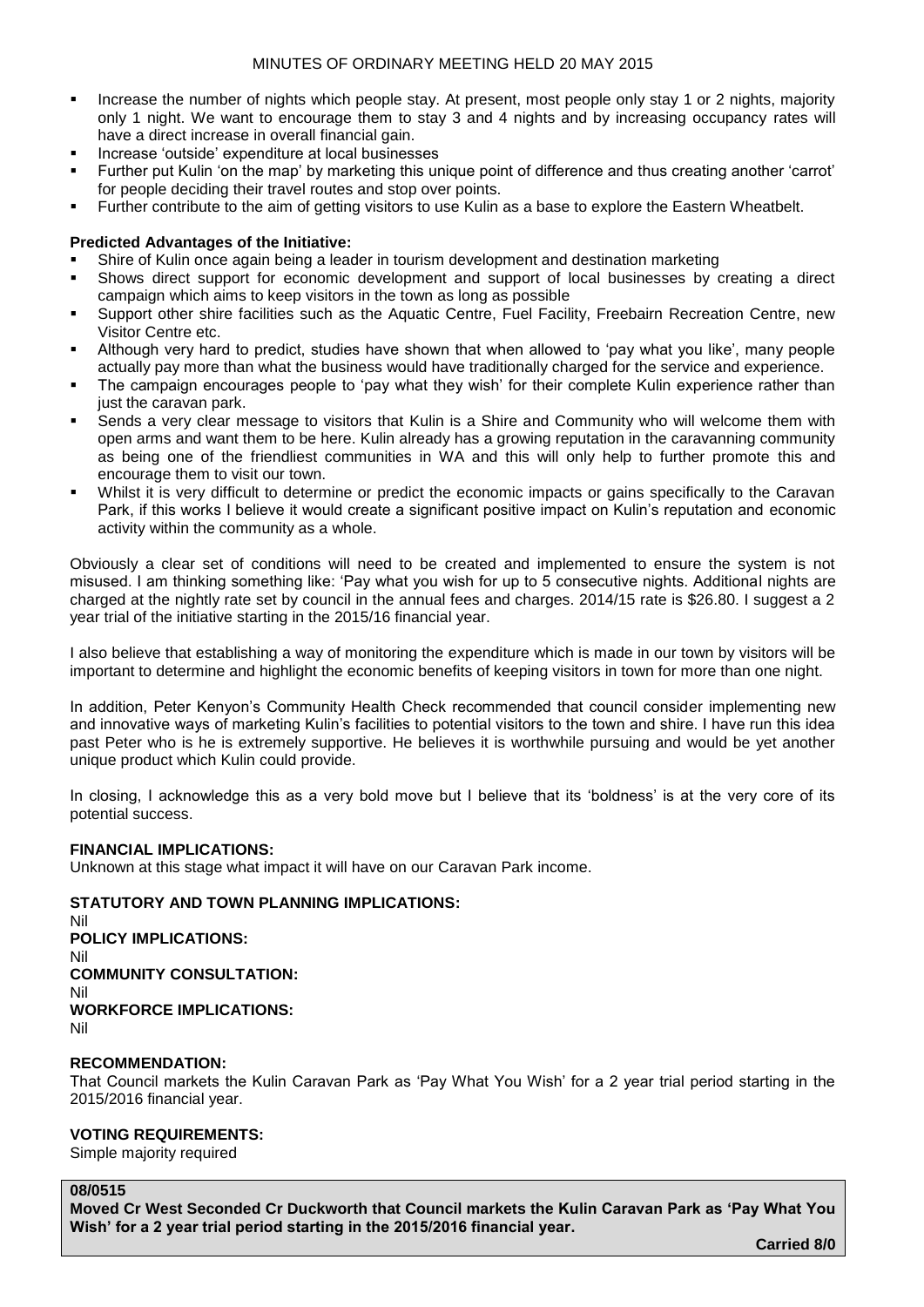# **6.4 Road Realignments – Narrogin Kondinin Road**

**NAME OF APPLICANT:** Main Roads WA **RESPONSIBLE OFFICER:** CEO **FILE REFERENCE:** 28.10 **AUTHOR:** CEO **DISCLOSURE OF INTEREST:** Nil

### **SUMMARY:**

Main Roads WA have written, enclosing plans, of road realignments undertaken following the recent works carried out on the Narrogin-Kondinin Rd between Jitarning and Kirby Rd.

### **BACKGROUND & COMMENT:**

To enable the land to be dedicated as a road reserve it is a requirement of the Main Roads Act that the Local Authority concur to the dedication action.

Council need to consider the matter and forward confirmation to MRWA and State Land Services agreeing to the road reserve amendments.

My understanding is that all land owners affected by the land acquisition have agreed to the land being included within the road reserve.

### **FINANCIAL IMPLICATIONS:**

Nil **STATUTORY AND TOWN PLANNING IMPLICATIONS:** Resolution required in accordance with the Main Roads Act **POLICY IMPLICATIONS:** Nil **COMMUNITY CONSULTATION:** Nil **WORKFORCE IMPLICATIONS:** Nil

#### **RECOMMENDATION:**

That Council concur to proclaim the new road realignments on the Narrogin-Kondinin Rd, the subject of MRWA drawings 1421-0057-00, 1421-0059-00, 1421-0060-00, 1421-0061-00, 1421-0062-00 and 1421-0063-00 as main road under Section 13 of the Main Roads Act

#### **VOTING REQUIREMENTS:**

Simple majority required.

### **09/0515**

**Moved Cr Taylor Seconded Cr Robins that concur to proclaim the new road realignments on the Narrogin-Kondinin Rd, the subject of MRWA drawings 1421-0057-00, 1421-0059-00, 1421-0060-00, 1421- 0061-00, 1421-0062-00 and 1421-0063-00 as main road under Section 13 of the Main Roads Act.**

**Carried 8/0**

# **6.5 2015 WA Local Government Convention**

| <b>NAME OF APPLICANT:</b>           | CEO   |
|-------------------------------------|-------|
| <b>RESPONSIBLE OFFICER:</b>         | CEO   |
| <b>FILE REFERENCE:</b>              | 04.08 |
| <b>AUTHOR:</b>                      | CEO   |
| <b>DISCLOSURE OF INTEREST: Nill</b> |       |

# **SUMMARY:**

The annual Local Government Convention is to be held at the Perth Convention Centre from Wednesday 5 August to Friday 7 August 2015.

# **BACKGROUND & COMMENT:**

The following is provided for Council information:

 Accommodation has been arranged for 4 rooms at the Duxton on the Wednesday night to the Friday night. *Note the convention does not commence until 12 noon Wednesday so it was considered Tuesday night would not be required.*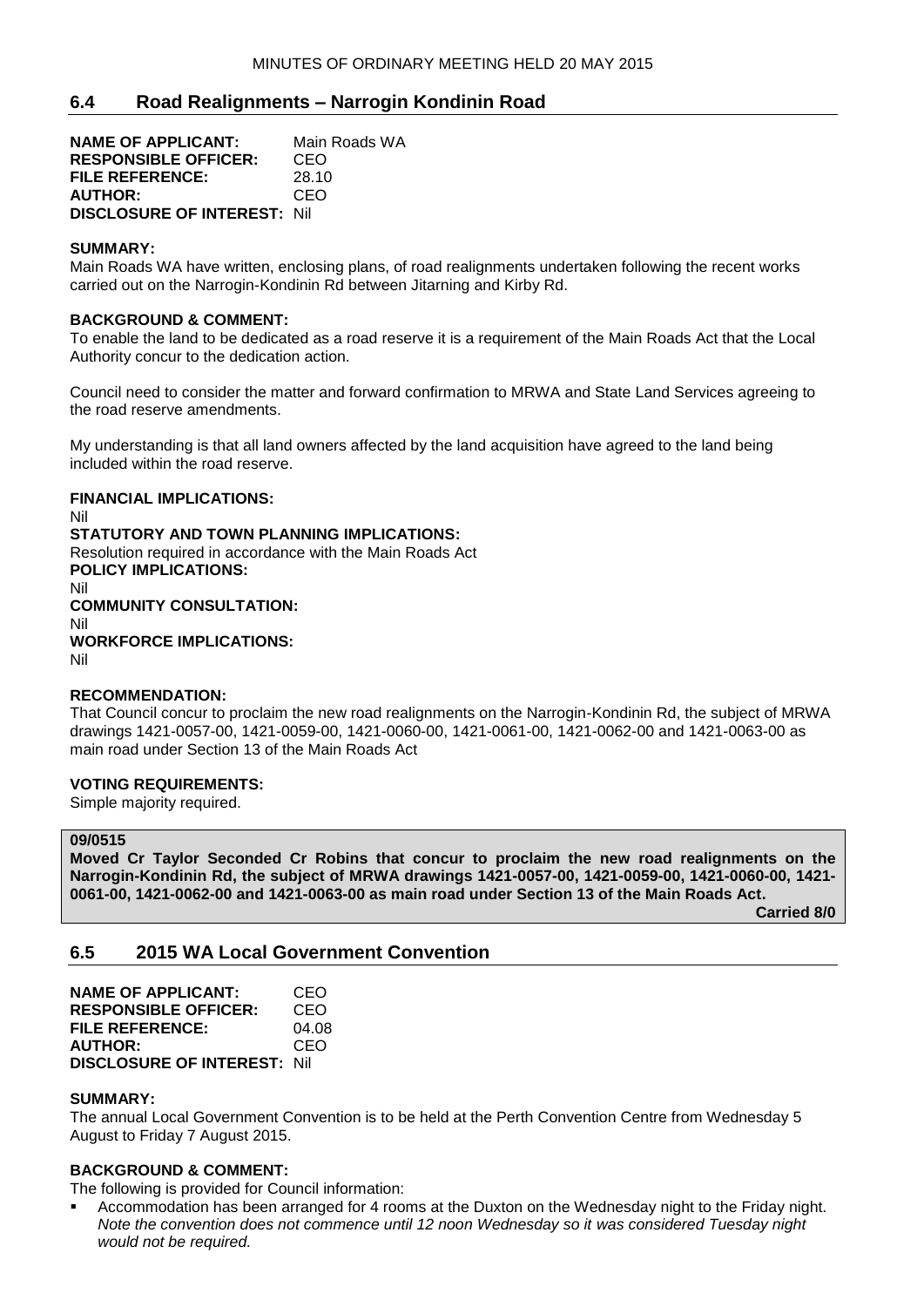### MINUTES OF ORDINARY MEETING HELD 20 MAY 2015

- Interested Councilors will need to register prior to 7 July 2015.
- I will not be registering for the full conference and will only be attending the WALGA AGM on Wednesday 5 August. DCEO Cassi will be attending the full conference so there is provision for 3 Councilors in relation to accommodation at this point in time.
- Kulin is responsible this year to arrange the RoeROC dinner on Thursday night, we are presently working on selecting a suitable venue.
- Council need to confirm voting delegates for the AGM.

### **FINANCIAL IMPLICATIONS:**

Nil **STATUTORY AND TOWN PLANNING IMPLICATIONS:** Nil **POLICY IMPLICATIONS:** Nil **COMMUNITY CONSULTATION:** Nil **WORKFORCE IMPLICATIONS:** Nil

### **RECOMMENDATION:**

That the above information be noted and that Crs ? and ? be registered as Councils voting delegates for the WALGA AGM.

#### **VOTING REQUIREMENTS:**

Simple majority required.

#### **10/0515**

**Moved Cr McInnes Seconded Cr Robins that the above information be noted and that Cr Sullivan and Cr West be registered as Councils voting delegates for the WALGA AGM.**

**Carried 8/0**

# **6.6 Community Gardens Funding**

| <b>NAME OF APPLICANT:</b>           | CEO   |
|-------------------------------------|-------|
| <b>RESPONSIBLE OFFICER:</b>         | CEO   |
| FILE REFERENCE:                     | 15.01 |
| <b>AUTHOR:</b>                      | CEO   |
| <b>DISCLOSURE OF INTEREST: Nill</b> |       |

#### **SUMMARY:**

We have recently received advice that we have been successful with a \$20,000 grant to establish a community garden in Kulin. The Grant funds are from the Department of Local Government.

# **BACKGROUND & COMMENT:**

Attached to the agenda is a copy of relevant sections of the original application for information.

The site proposed for the community garden in the grant application is Lot 311, High St, Kulin (reserve at the corner of High St & Price St) however that site was really selected to expedite the grant process. If Council wish to consider another site then we can discuss the merits of these other sites or put the matter out to the community for their input.

A list of possible sites for the community garden is:

- Old Caravan Park
- Along Price St between the farmland and housing (opposite Craig Bradford, Frank Farrell)
- Johnston St behind/between the new stage area and the fuel facility
- The school grounds

The advantage of lot 311 Price St is:

- It would be relatively simple to access water from the old Water Corp dam
- Power could be supplied from the Workman Estate with a new meter installed to ensure the Kulin Retirement homes are not responsible for power used.
- The reserve is pretty untidy and the community garden will provide a unique entrance to our town.
- The garden is reasonably central to existing housing as well as close to the new subdivision and the Retirement Homes, whose residents I assume will be very keen on being involved with the project.
- It is an opportunity to further recognize Graeme Robertson by naming the garden after him. The Reserve area is already known as Robertson Park.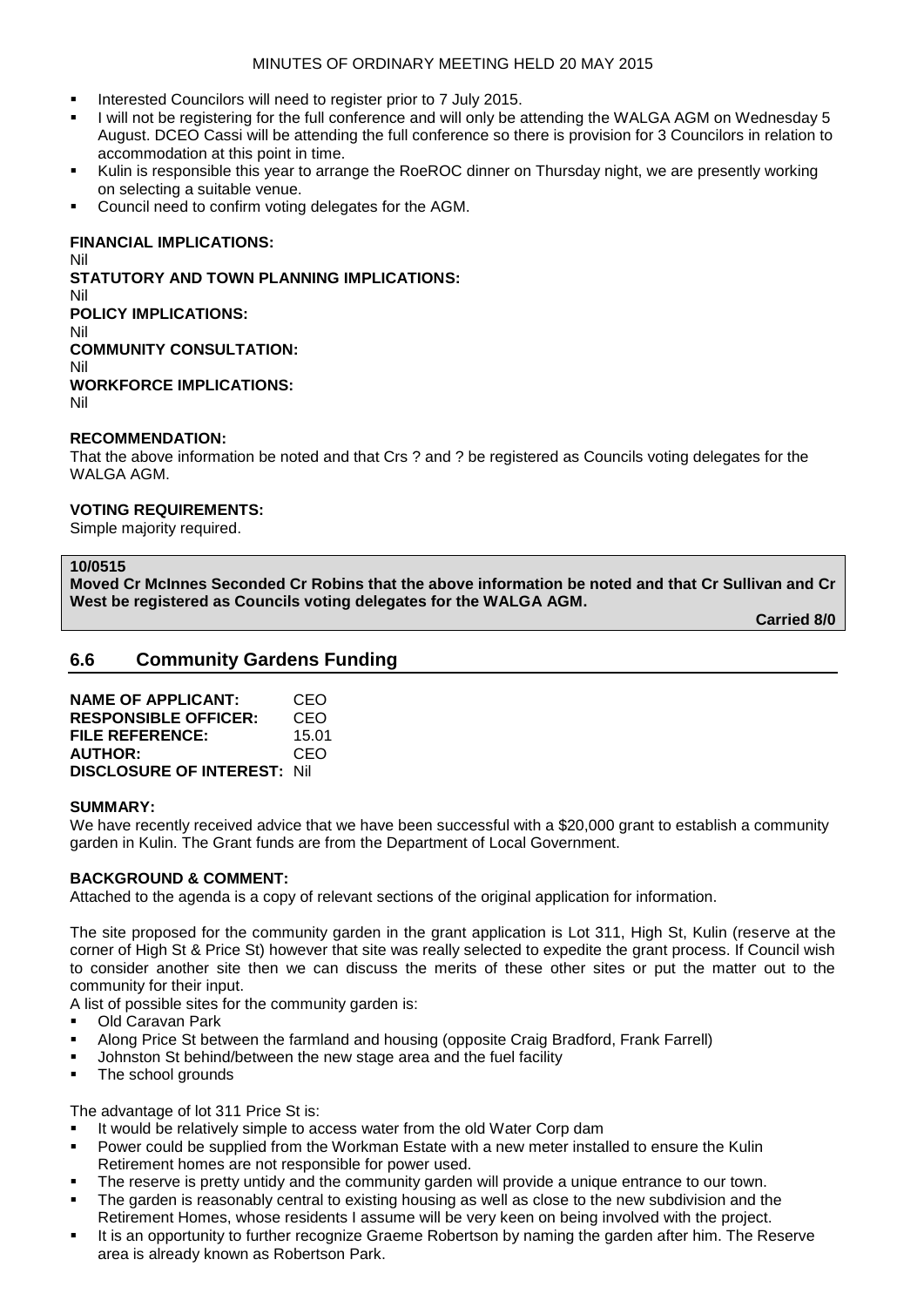#### **FINANCIAL IMPLICATIONS**

Nil impact on Councils financial situation other than possibly providing additional labour and plant for the works.

# **STATUTORY AND TOWN PLANNING IMPLICATIONS:**

Nil **POLICY IMPLICATIONS:** Nil

### **COMMUNITY CONSULTATION:**

I suggest that we advertise the success of the grant and seek community comment on the project, including any objection to the proposed site.

#### **WORKFORCE IMPLICATIONS:**

Minimal impact however staff will be required to undertake some of the works

#### **RECOMMENDATION:**

That Council acknowledge the success of the Community Gardens grant of \$20,000 and endorse the preferred site at Lot 311, Price St for the reasons outlined in the report. Further that this information be advertised to the community to enable public input on the project.

#### **VOTING REQUIREMENTS:**

Simple majority required.

# **11/0515**

**Moved Cr Duckworth Seconded Cr O'Brien that Council acknowledge the success of the Community Gardens grant of \$20,000 and endorse the preferred site at Lot 311, Price St for the reasons outlined in the report. Further that this information be advertised to the community to enable public input on the project.**

**Carried 8/0**

# **6.7 Kulin Memorial Hall**

| <b>NAME OF APPLICANT:</b>           | CEO   |
|-------------------------------------|-------|
| <b>RESPONSIBLE OFFICER:</b>         | CEO   |
| FILE REFERENCE:                     | 05.07 |
| <b>AUTHOR:</b>                      | CEO   |
| <b>DISCLOSURE OF INTEREST: Nill</b> |       |

#### **SUMMARY:**

Unfortunately some problems have arisen with a grant project undertaken at the Kulin Memorial Hall.

### **BACKGROUND & COMMENT:**

Earlier this year we received a grant from the Lotteries Commission to carry out improvement works to the Kulin Memorial Hall. The work included painting and repairing the face brickwork.

While we assisted the Hall Committee with the grant application we did not have a lot to do with selecting the contractor nor overseeing the work undertaken. We were alerted to the poor workmanship in the first instance by one of the people involved with the "Kulin by Night" project during the Bush Races period last year. Following the matter being raised with us we contacted Laura Gray, heritage consultant, to visit Kulin to look into rectifying the concerns. Following her visit Laura has indicated that she is not prepared to sign off on the quality of the work and hence the acquittal for the grant funds.

A summary of the financial situation is;

- We received a grant of \$22,272 from Lotterywest to undertake the works,
- An amount of \$18,000 has already been paid out to the contractor for work completed so far,
- We have \$4,272 in funds withheld for the element of work i.e. brickwork repair that has been deemed unsatisfactory, and
- We have received a quote of \$17,963 to repair the necessary face brick section.

In essence the Council is facing a shortfall of some \$14,000 to carry out the remedial work. In this instance we do not have any choice but to carry out the necessary repairs and bear the additional associated costs otherwise the grant funds from Lotterywest will be at risk. I take full responsibility for the above matter and recommend that we take action to ensure that a similar situation does not occur again.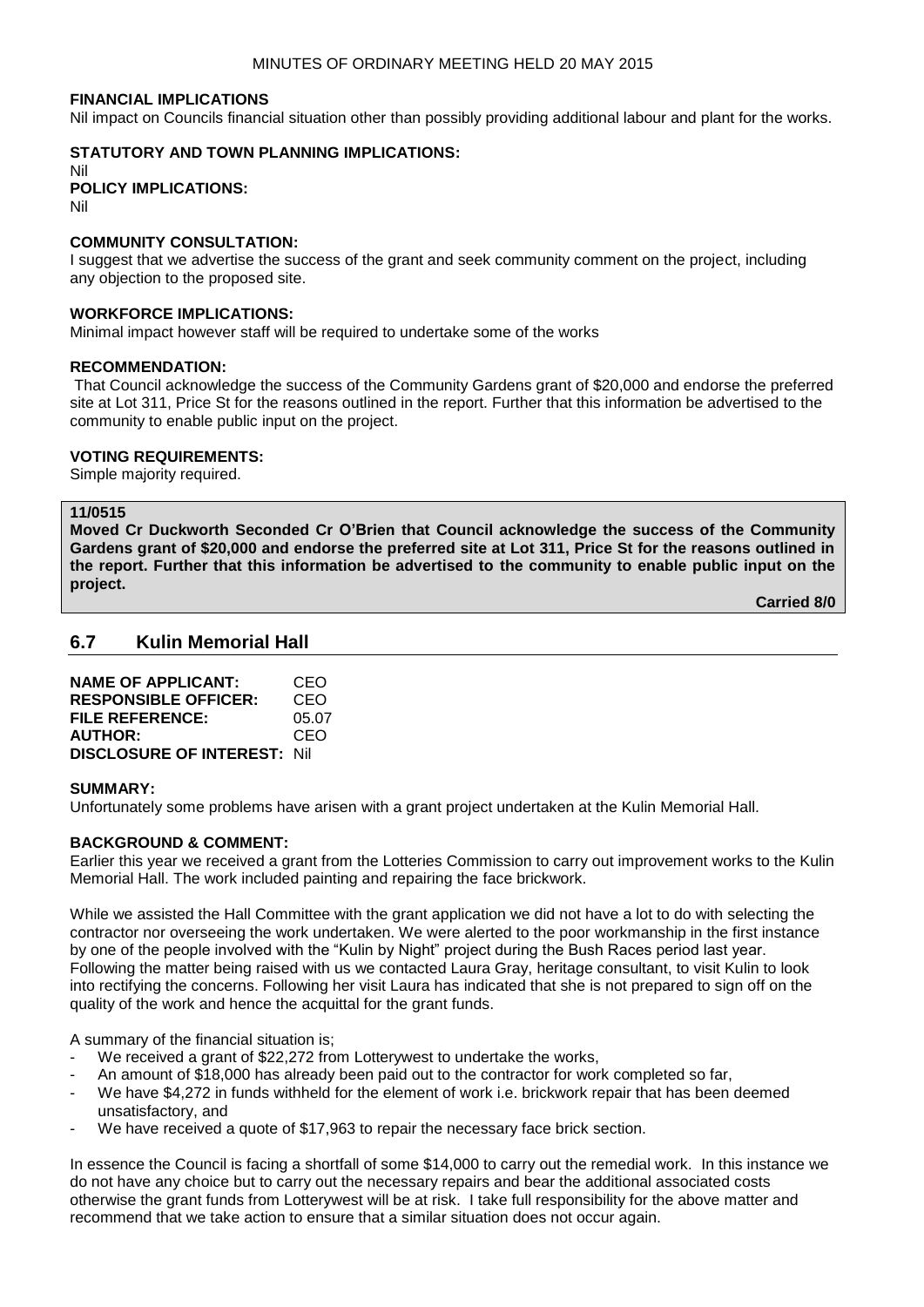### MINUTES OF ORDINARY MEETING HELD 20 MAY 2015

In essence the problem has occurred due mainly to the fact that we as a Council, and me in particular, have basically "wiped" our hands over responsibility for the building. I recommend that the existing MOU with the Hall Committee be reviewed with the intention of Council taking back more responsibility for the building.

### **FINANCIAL IMPLICATIONS:**

There is no budget provision for the additional expenditure as outlined above. I suggest that should it be necessary we transfer funds from the Building Reserve prior to the end of the financial year should our financial position warrant such action.

### **STATUTORY AND TOWN PLANNING IMPLICATIONS:**

Nil

### **POLICY IMPLICATIONS:**

We need to review our current arrangements with the Kulin Memorial Hall Committee in relation to responsibility for the building.

#### **COMMUNITY CONSULTATION:**

Arrange meeting with the Hall Committee to enable us to move forward with a more acceptable joint arrangement.

# **WORKFORCE IMPLICATIONS:**

Nil

### **RECOMMENDATION:**

That Council agree to pay an amount of approx. \$14,000 to undertake remedial works to the face brick of the Kulin Memorial Hall, funds to be transferred from the Building Reserve Fund prior to 30 June 2015, and that the President and CEO meet with the existing Hall Committee to review the current arrangements for ongoing responsibility of the Hall building.

### **VOTING REQUIREMENTS:**

Simple majority required.

### **12/0515**

**Moved Cr McInnes Seconded Cr O'Brien that Council agree to pay an amount of approx. \$14,000 to undertake remedial works to the face brick of the Kulin Memorial Hall, funds to be transferred from the Building Reserve Fund prior to 30 June 2015, and that the President and CEO meet with the existing Hall Committee to review the current arrangements for ongoing responsibility of the Hall building.**

**Carried 8/0**

# **6.8 Plant Tenders**

| <b>NAME OF APPLICANT:</b>          | CEO   |
|------------------------------------|-------|
| <b>RESPONSIBLE OFFICER:</b>        | CEO   |
| FILE REFERENCE:                    | 23.05 |
| <b>AUTHOR:</b>                     | CEO   |
| <b>DISCLOSURE OF INTEREST: Nil</b> |       |

#### **SUMMARY:**

In accordance with the adopted budget I have called tenders for the replacement of Rubber Tyred Roller PE 41.

# **BACKGROUND & COMMENT:**

With the adoption of the budget Council included the replacement of this machine at a changeover of \$120,000. At the time Council elected to leave the allocation in the budget on the understanding that if we did not need to replace PE41 then this amount would be transferred to Reserve Funds. On advice from the Manager of Works and Plant Mechanic it is recommended that the machine be replaced in this financial year.

I seek Council approval to close tenders on Tuesday 2 June 2015 with a special Council meeting to be held immediately following the close of tenders to select the most advantageous tender submitted.

#### **FINANCIAL IMPLICATIONS:**

Nil, allocation for replacement included in 2014/15 budget

# **STATUTORY AND TOWN PLANNING IMPLICATIONS:**

Nil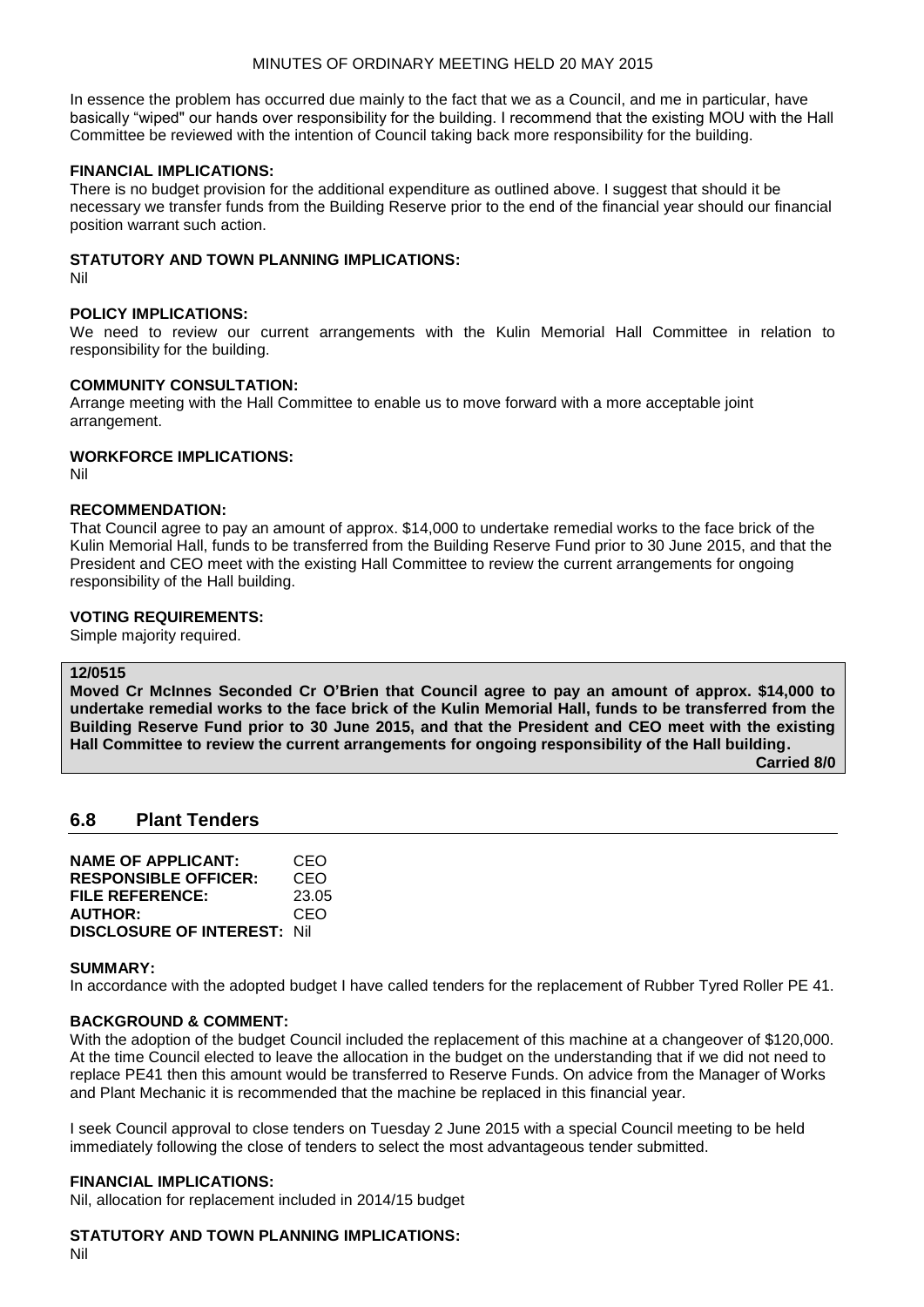**POLICY IMPLICATIONS:** Nil **COMMUNITY CONSULTATION:** Nil **WORKFORCE IMPLICATIONS:** Nil

### **RECOMMENDATION:**

That following the close of tenders for the replacement of Road Roller PE41 on Tuesday 2 June 2015, that a special Council meeting be called to select the most advantageous tender submitted.

#### **VOTING REQUIREMENTS:**

Simple majority required.

# **13/0515**

**Moved Cr Duckworth Seconded Cr Robins that following the close of tenders for the replacement of Road Roller PE41 on Tuesday 2 June 2015, that a special Council meeting be called to select the most advantageous tender submitted.**

**Carried 8/0**

# **6.9 Replacement of Synthetic Bowling Green Surface**

| <b>NAME OF APPLICANT:</b>           | CEO   |
|-------------------------------------|-------|
| <b>RESPONSIBLE OFFICER:</b>         | CEO   |
| FILE REFERENCE:                     | 05.05 |
| <b>AUTHOR:</b>                      | CEO   |
| <b>DISCLOSURE OF INTEREST: Nill</b> |       |

#### **SUMMARY:**

Work on the replacement of the bowling green surface commenced mid-April and as advised by email once the old surface was lifted it was found that the base was not suitable in the long term.

#### **BACKGROUND & COMMENT:**

Following the advice to Council that the existing base was unsuitable I instructed the Contractor to proceed with the construction of a new base at a cost of approximately \$150,000. This included the replacement of the plinth as the old one was in poor condition and the levels were not ideal. I seek Council endorsement of the above action as per my previous advice.

With the old surface I also suggest that this be disposed to interested persons at the following price<br>Under 100 m2 - \$7.50 m2 Under 100 m2 Over 100 m2 - \$5.00 m2

I have based the price on a new product suitable for garden areas being approx. \$20 m2.

#### **FINANCIAL IMPLICATIONS**

The additional \$150,000 has not been budgeted for and to cover this cost it is recommended that funds be transferred from our FRAC Reserve to cover the over payment.

#### **STATUTORY AND TOWN PLANNING IMPLICATIONS**

Under the Local Government Financial Regulations Council is required to adopt the recommendation by absolute majority.

**POLICY IMPLICATIONS:** Nil **COMMUNITY CONSULTATION:** Nil **WORKFORCE IMPLICATIONS:** Nil

#### **RECOMMENDATION:**

That Council endorse the additional expenditure of \$150,000 for the Bowling Green Surface replacement project with funds to be utilised by transfer of that amount from the Freebairn Recreation Reserve Fund. Further that Council endorse the sale of the second hand material to the general public at a price of:

Under 100 m2 - \$7.50 m2 Over 100 m2 - \$5.00 m2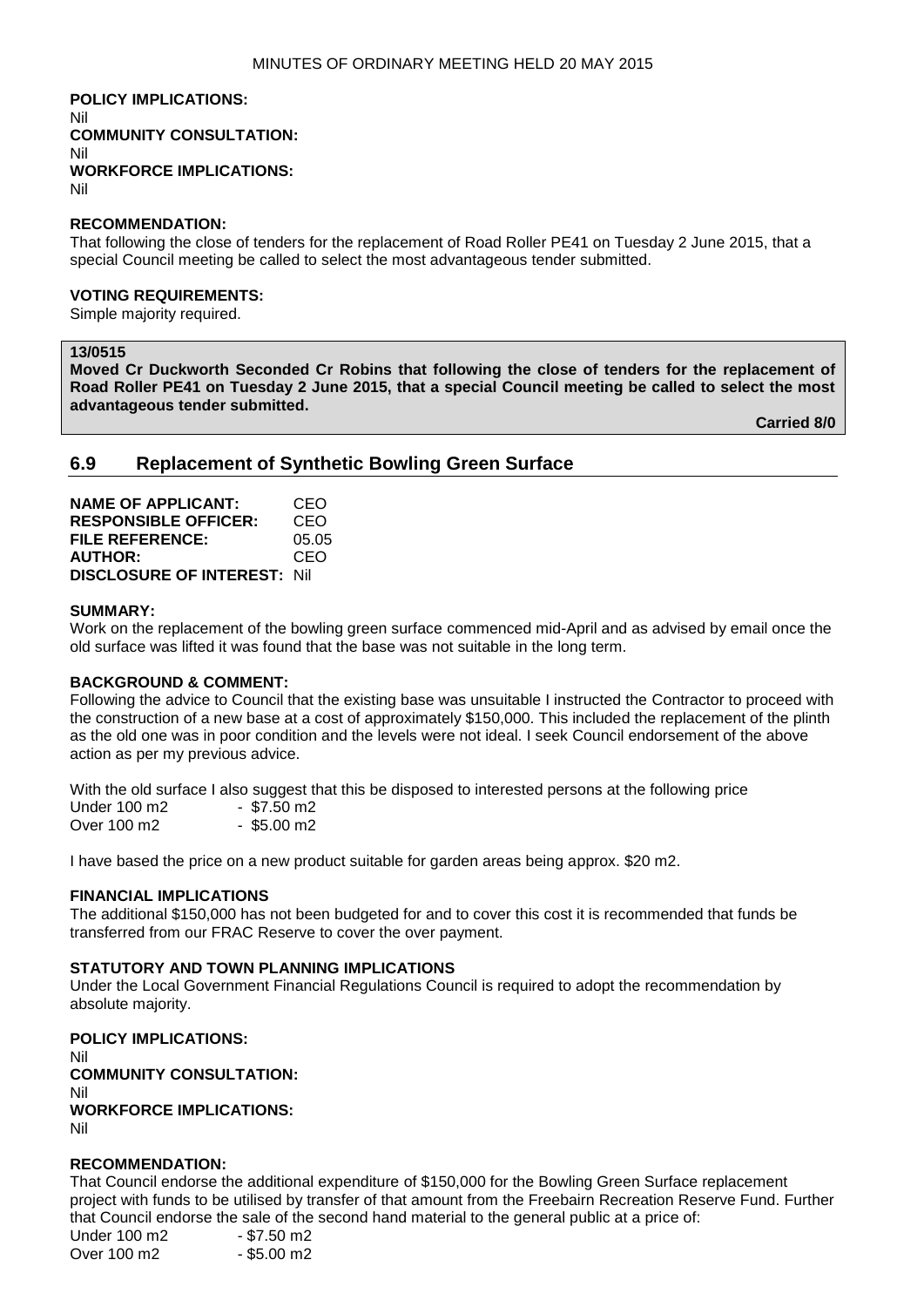#### **VOTING REQUIREMENTS:**

Absolute Majority required.

### **14/0515**

**Moved Cr Robins Seconded Cr O'Brien that Council endorse the additional expenditure of \$150,000 for the Bowling Green Surface replacement project with funds to be utilised by transfer of that amount from the Freebairn Recreation Reserve Fund. Further that Council endorse the sale of the second hand material to the general public at a price of:**

**Under 100 m2 - \$7.50 m2 Over 100 m2 - \$5.00 m2** 

**Carried by Absolute Majority 8/0**

# **6.10 Use of Genetically Modified Products**

**NAME OF APPLICANT:** Federal Department of Health **RESPONSIBLE OFFICER:** CEO **FILE REFERENCE:** 24.03 **AUTHOR:** CEO **DISCLOSURE OF INTEREST:** Nil

### **SUMMARY:**

The DOH has written to advise that two licenses have been requested for the following GM products:

- Amgen Australia PL has applied for a license for genetically modified herpes simplex virus 1 for commercial use in the treatment of cancer.
- AstraZeneca Pl has applied for a license for the commercial supply of GM influenza vaccines.

#### **BACKGROUND & COMMENT:**

I have attached a copy of Q&A sheets for the above for information.

Submissions, closing on 19 June and 30 June 2015 respectively, are now invited on the proposal.

### **FINANCIAL IMPLICATIONS** Nil **STATUTORY AND TOWN PLANNING IMPLICATIONS** Nil **POLICY IMPLICATIONS:** Nil **COMMUNITY CONSULTATION:** Nil **WORKFORCE IMPLICATIONS:** Nil

**RECOMMENDATION:** For Council consideration.

#### **VOTING REQUIREMENTS:**

Simple majority required.

#### **15/0515**

**Moved Cr Robins Seconded Cr Bowey that Council have no objections to the licenses being granted for the GM products as detailed above.**

**Carried 8/0**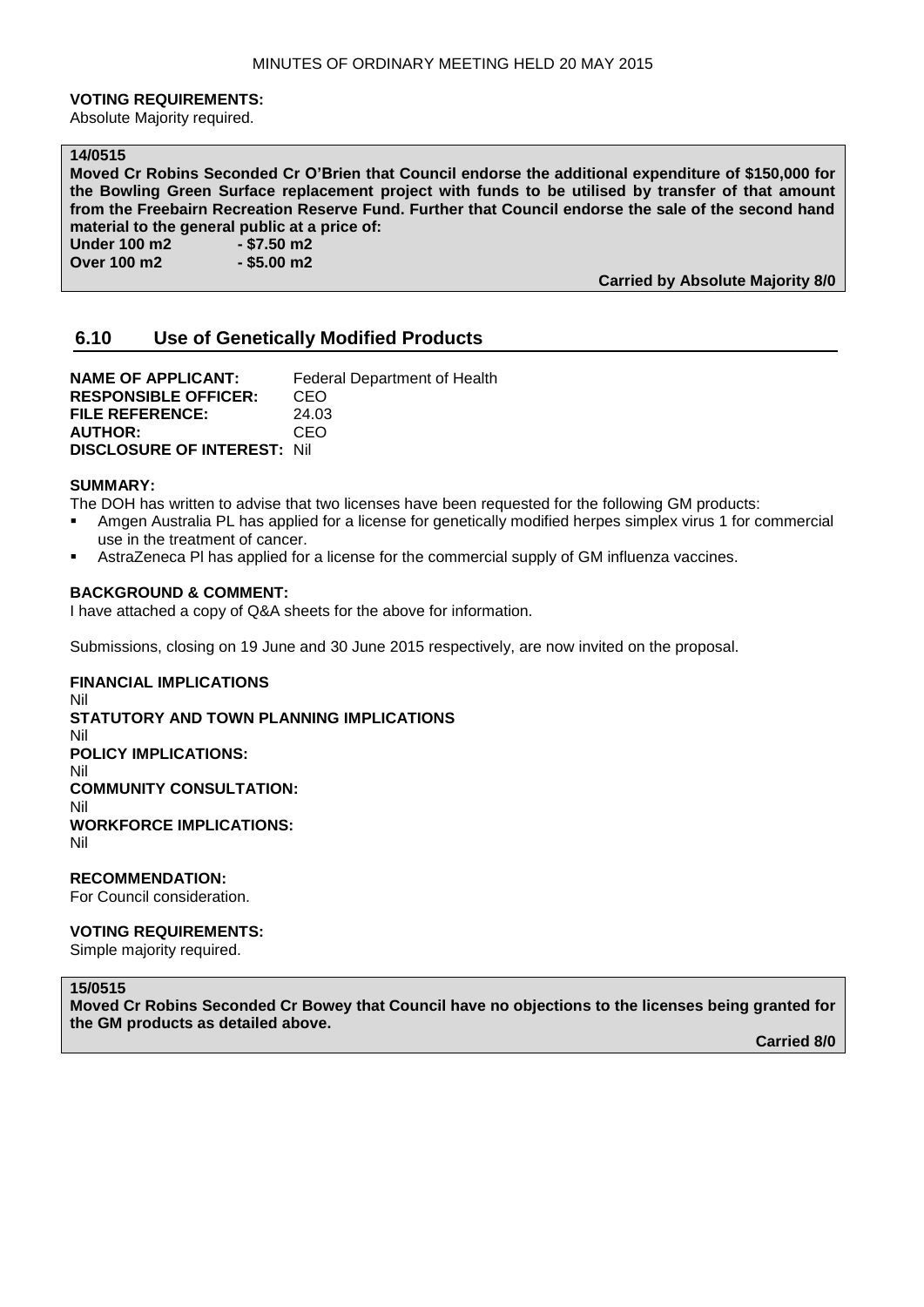# **7. COMPLIANCE**

# **7.1 Register of Delegations – Review**

**RESPONSIBLE OFFICER:** CEO **FILE REFERENCE:** 04.04 **AUTHOR:** CEO **DISCLOSURE OF INTEREST:** Nil

#### **SUMMARY:**

Council is required to review the Delegations Register on an annual basis. This document was last reviewed in June 2014. Attached to the agenda is a copy of the register for adoption by Council.

**BACKGROUND & COMMENT:**

Nil

**FINANCIAL IMPLICATIONS:**

Nil

**STATUTORY AND PLANNING IMPLICATIONS:** Nil

# **POLICY IMPLICATIONS:**

Review of Delegations Register is required on an annual basis.

### **COMMUNITY CONSULTATION:**

Nil

**WORKFORCE IMPLICATIONS:**

Nil

#### **OFFICER'S RECOMMENDATION:**

That the Delegations Register be adopted as per Council's review.

#### **VOTING REQUIREMENTS:**

Simple majority required.

# **16/0515**

**Moved Cr West Seconded Cr Duckworth that the Delegations Register be adopted as per the amended document.**

**Carried 8/0**